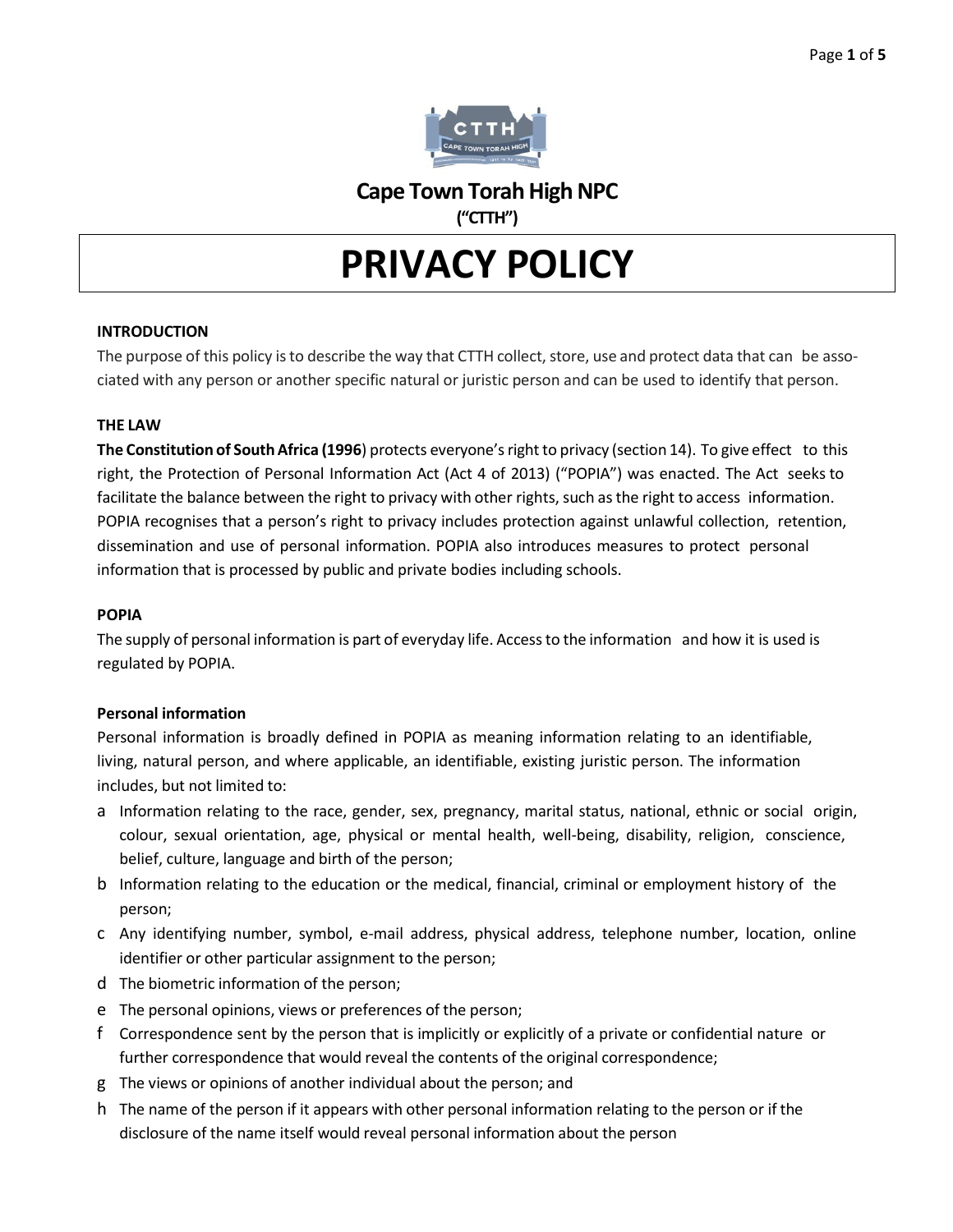#### **Processing of Information**

In terms of POPIA, processing of information refers to act that can be performed that relates to the handling of personal information, which includes the "collection, recording, organisation, storage, updating or modification, retrieval, consultation, use, dissemination by means of transmission, distribution or making available in any other form, merging, linking, as well as blocking, erasure or destruction of personal information."

POPIA specifies that personal information can only be processed from a **data subject** (the person from whom information is obtained):

- 1. With the consent of the data subject; (which consent can be withdrawn or the data subject may object to its collection if he/she can show legitimate grounds for the objection) or
- 2. If it is necessary for the conclusion or performance of a contract to which the data subject is a party; or
- 3. It is required by law; or
- 4. It protects a legitimate interest of the data subject; or
- 5. It is necessary to pursue your legitimate interests or the interest of a third party to whom the information is supplied.

POPIA requires that certain conditions be met for the processing of personal information. These conditions include that the processing be:

- 1. Lawful.
- 2. Done in a reasonable manner. Processing must not infringe on the privacy of the person from whom information is being collected (*the data subject*). The information must be for a legitimate purpose and must be relevant, adequate and not excessive. It also requires that the data subject, or in the case of a child, his/her parents must consent to the processing of such information (except where the information is publicly available.
- 3. For a specific purpose and specific time, save where the information is for historical, statistical or research purposes. In such instances the information may not be used for other purposes.
- 4. Within the processing limits and may not go beyond the agreed original scope. Such processing is prohibited by the Act.
- 5. Undertaken by to ensure the quality of the information. The person processing the information must ensure the information is complete, accurate, current and not misleading.
- 6. Done in an open manner, which means that the data subject must be aware of the collection, who the responsible person collecting the data is and why it is needed.
- 7. Undertaken by the responsible person who must ensure that the information is protected against loss, damage, destruction, and unauthorised or unlawful access or processing.
- 8. Done in a manner that enables the data subject to participate, which includes enabling the data subject to access personal information and correction if required.

## **Not considered Personal Information**

- 1. Information that does not identify a specific person (also called anonymous information).
- 2. Information that has been permanently deleted so as not to identify any specific person.
- 3. Non-personal statistical information collected and compiled by CTTH.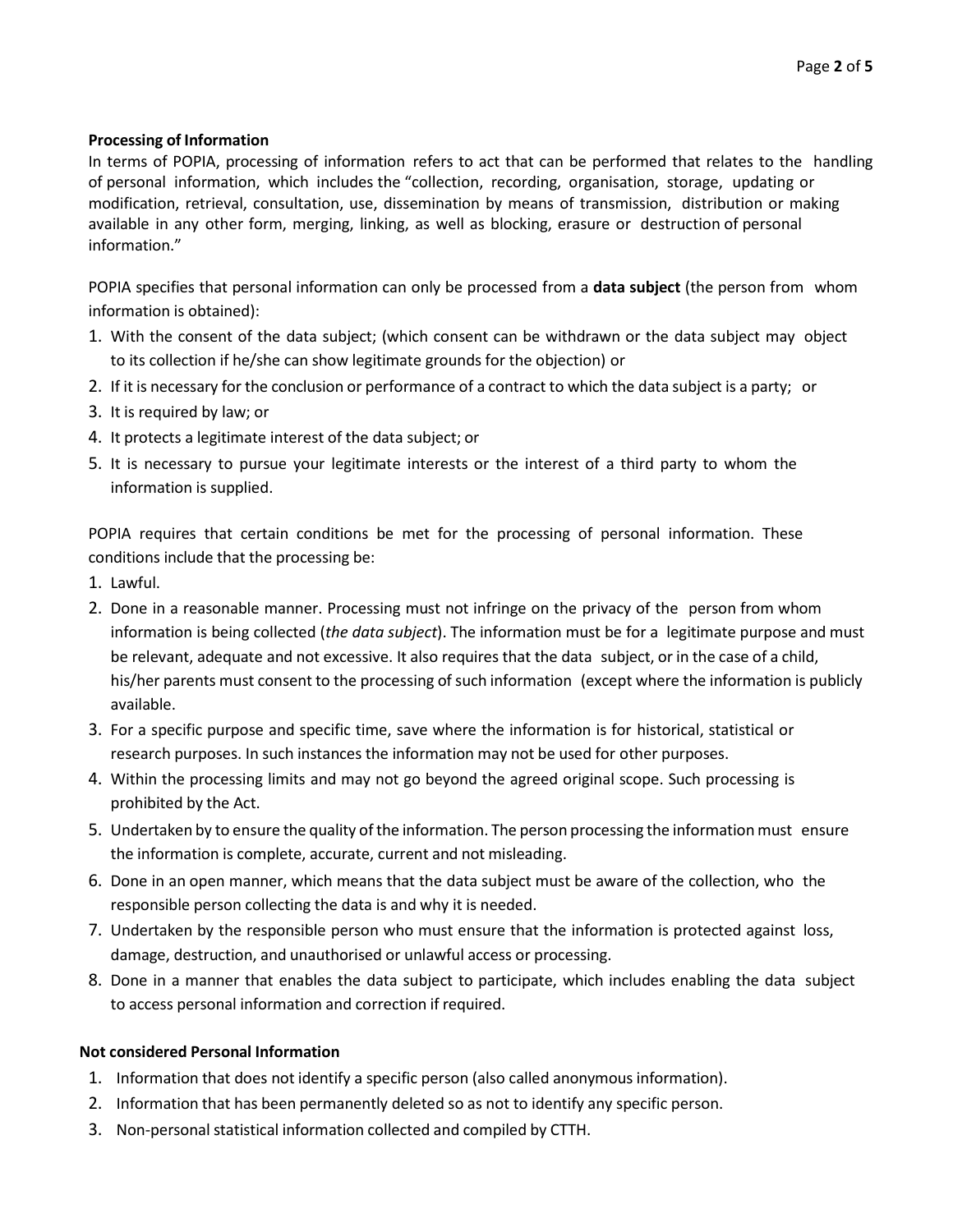4. Information that you have provided voluntarily in an open public environment. This could include chat rooms, blogs, social media, open meetings or any other public event forum.

#### **CTTH COMPLIANCE WITH POPIA**

Information about students and their families is an important part of CTTH's business. Such information may be collected, collated, processed or disclosed for the purposes set out hereunder.

#### **Information collected by CTTH**

- 1. When parent/s and/or guardian/s apply to enroll the student in school and when completing and signing school documentation including the Application for Enrolment, the Letter of Acceptance and the Enrolment Agreement, the parent/s and/or guardian/s supply CTTH with personal information about themselves, the student and potentially the personal information of the third party who will pay the school fees (the payer). CTTH undertakes to protect this personal information according to this Privacy Policy.
- 2. When an employee and service provider enters into a legal relationship with CTTH, the employee or service provider will supply CTTH with personal information about themselves. CTTH undertakes to protect this personal information according to this Privacy Policy
- 3. CTTH may collect and store the following Personal Information:
	- 3.1. Name, surname, address, email address contact information, identity number and/or passport number or other such identifying permit number, residency status and religious affiliation of students/parent/s and/or guardian/s.
	- 3.2. Student's name, identity number and/or passport number or other such identifying permit number, family information including siblings and next of kin, date of birth, address, residency, status, medical information including allergies, medical conditions and vaccination data, education history, special needs information, if any, usernames and passwords for all school owned information and communication technology equipment progress reports, meeting notes, test and assessment results.
	- 3.3. In the event fees are paid the payer, the name, surname, address, email address contact information, identity number and/or passport number or other such identifying permit number, and residency status.
	- 3.4. Employee's name and surname, address, date of birth, identity number and/or passport number or other such identifying permit number residency status, contact information, employment record, qualifications, referee's details, information relating to any criminal activity, if any, car registration number, and tax number.
	- 3.5. Service provider's name and surname, if applicable, address, date of birth or registration number in the case of a juristic person, identity number and/or passport number or othersuch identifying permit number (if applicable), residency status (if applicable), contact information, qualifications, where applicable, details of employees employed by the service provider working at CTTH (if applicable) referees details (if applicable), information relating to any criminal activity, if any, car registration number, if applicable, registration numbers for Income Tax and VAT, where applicable.
	- 3.6. Members of the Board of Governors' name, address identity number and/or passport number or other such identifying permit number and contact information.
	- 3.7. Information that is required by law or in terms of any contract entered into with CTTH.
	- 3.8. All email correspondence.
	- 3.9. Information and correspondence relating to transactional activities.
	- 3.10. Recordings of meetings, unless any participant does not consent thereto.
	- 3.11. Recordings of telephone conversations, unless any participant does not consent thereto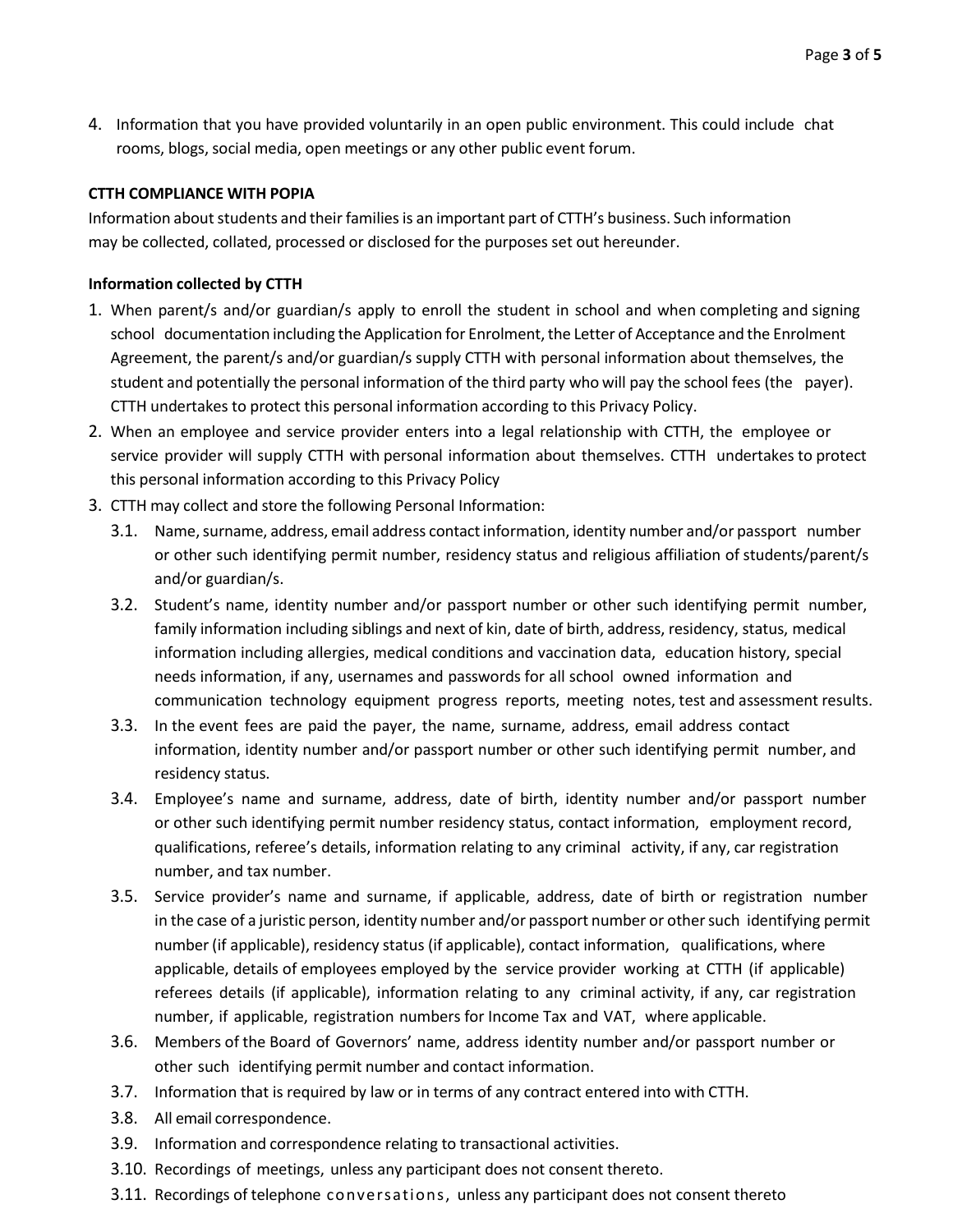- 3.12. Website connection information (including upon registration on the parent portal, your name, surname, email address and your username and password), statistics on page views, traffic to and from the Website, IP address and standard web log information.
- 3.13. In the case where CTTH receives remission applications, then CTTH may require additional information about the applicants' finances.
- 3.14. The parent/s and/or legal guardian/s and/or payer's contact details and financial information. In the event debit order mandates have been approved or a refund is required, their bank account details.

## **Manner Information Stored at CTTH**

Information collected by CTTH is maintained electronically on the School's information management system or manually in indexed filing systems.

CTTH takes reasonable technical, administrative and physical steps to protect against unauthorised access to and disclosure of personal information.

CTTH uses a combination of firewall barriers, encryption techniques and authentication procedures, among others, to maintain the security of information on its Information and Communication Technology systems which includes your online sessions and the protection of CTTH's systems from unauthorised access.

#### **The manner Information used by CTTH**

- 1. CTTH processes information about parent/s and/or legal guardian/s, student/s, payer, employees and service providers in order to safeguard and promote the welfare of the student, employees, and the school and to promote the objects and interests of CTTH, facilitate the efficient operation of CTTH and ensure that all relevant legal obligations of CTTH are complied with. (Processing means obtaining or recording information or carrying out any operation on the information such as storing or using the information or passing it on to third parties.)
- 2. By signing a contract with CTTH the parent/s and/or guardian/s, give CTTH consent to:
	- 2.1. Collect and store information details about the parent/s and/or guardian/s, student and the payer.
	- 2.2. Collect, store and share credit information about the parent/s and/or guardian/s and the payer.
	- 2.3. Inform any other school or educational institution to which the parent/s and/or guardian/s, propose to send the student of any outstanding fees.
	- 2.4. Share names and contact details about the parent/s and/or guardian/s, and/or student with its employees and service providers for school-related purposes. CTTH will contractually bind all employees and service providers to comply with this Privacy Policy.
	- 2.5. Include photographs, with or without name, of the student in CTTH publications, or in press releases to celebrate the CTTH or the student's activities, achievements or successes.
	- 2.6. Supply information and a reference for the student to any educational institution which the parent/s and/or guardian/s, propose the student may attend. CTTH will take care to ensure that all information supplied about the student is accurate and that any opinion CTTH may give on their ability, aptitude and character is fair. However, CTTH is not responsible for any loss the parent/s and/or guardian/s, or the student may suffer from correct statements of fact CTTH may make or opinions CTTH may reasonably supply.